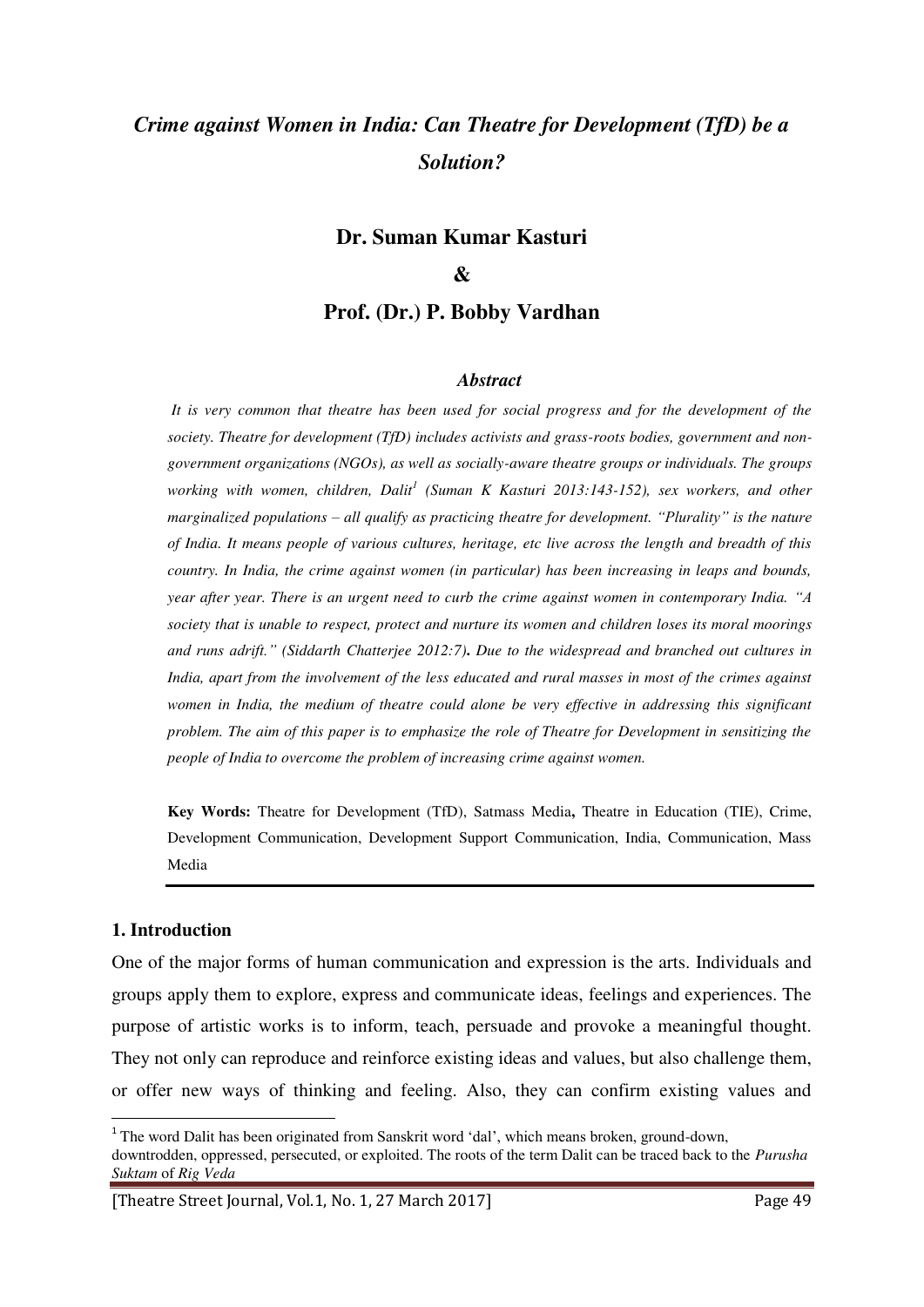practices to bring about a change. As a result, the arts play an important role in shaping people's understanding of themselves as individuals and members of society, as well as their understanding of the world in which they live. Arts, if effectively utilized, can address the problems being faced by the society.

Theatre for Development (TfD) is a relatively recent phenomenon in the arts (Kees Epskamp 2006: 9-10). In Western Europe during the 1960s, its pre-history began as 'Popular Theatre', 'People's Theatre' or even 'Activist Theatre'. All these terms were in vogue till the time of before the end of the Cold War (1989). The application of performing arts was considered as a *weapon* used strongly and overtly to oppose both political and social oppression. The practitioners of these forerunner genres of TfD had a very pronounced Socialist or Marxist perspective. For that reason, in defining these terms associated with TfD, political or ideological references were involved, almost every time.

The other terms currently in vogue for TfD projects are - Theatre in Education (TIE) projects or Community Theatre projects. All these fields have common characteristics. Which of the three applies best to a particular project depends on definitions of the terms 'development', 'education' or 'community'. TfD is mostly used in the context of 'Development Support Communication' (DSC) and /or in the field of adult education and training, while Theatre in Education (TIE) basically refers to the use of theatre within a formal school or out of school context.

According to Jackson (Ibid) TIE began in Britain during the mid 1960s and spread rapidly as theatres sought to extend their outreach programs and developed a variety of ways of speaking to the countries they served. TIE refers to the use of theatre for explicit educational purposes, closely allied to the school curriculum and mostly in educational purposes: schools, colleges and youth clubs, or sometimes measures and historic sites.

From the other end, community theatre refers to theatre initiatives taken and further developed by the community itself - most often based on popular local forms of indigenous theatre or performing arts within the community.One common characteristic of all these types of theatres is – all of them are participatory in nature.

The use of the term 'Participatory Theatre' might best suit as a common term for all sorts of participatory forms of performing arts and applied drama, including TfD. Theatre in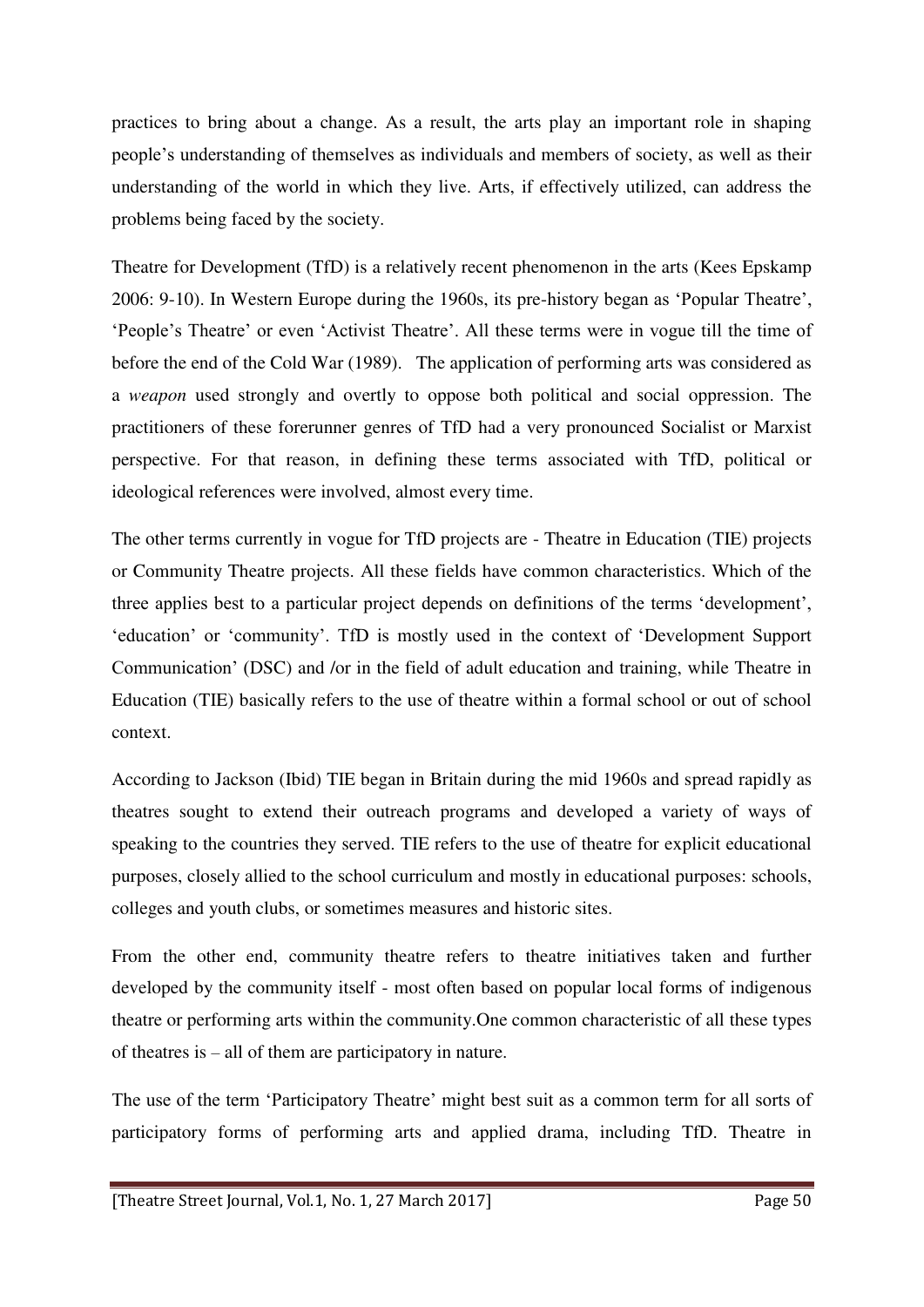Education, Community Theatre and Forum Theatre. All these forms have certain features in common. They are appended below: (Ibid)

- Performances or workshops aim at an exchange of ideas between actors/facilitators and the audience;
- The context of the performances indirectly related to the living environment of the targeted audience;
- The themes interwoven in the storylines of the performances are problem-oriented and of direct relevance to the community;
- The audience is motivated to instruct in a direct manner during or after the performance with the actors/facilitators.

*Society and Theatre* is a trans-disciplinary cooperative project at the interface between society and the arts. It combines ethical and social aspects – as they are presented with the staging of plays in theatre.

As far as India is concerned, theatre has a great role to play in curbing the crime against women. The significance of theatre in this milieu is discussed at large in the subsequent paragraphs, starting with the working definitions considered for this paper.

## **2. Working Definitions**

The Working definitions of Theatre for Development (TfD), Theatre in Education (TIE) and Development Communication (DC) considered for this paper are as follows:

*"Theatre for Development (TfD) means live performance, or theatre used as a development tool* – *as in international development. TfD encompasses in-person activities, with people before an audience: a spoken-word drama or comedy.*" (http:// en.wikipedia.org/wiki/Theatre\_for\_development)

According to Samuel Jotton:

*"Theatre in Education (TIE) is a new form of theatre that has cropped up in direct response to the needs of both theatre and schools and which has sought to exploit the*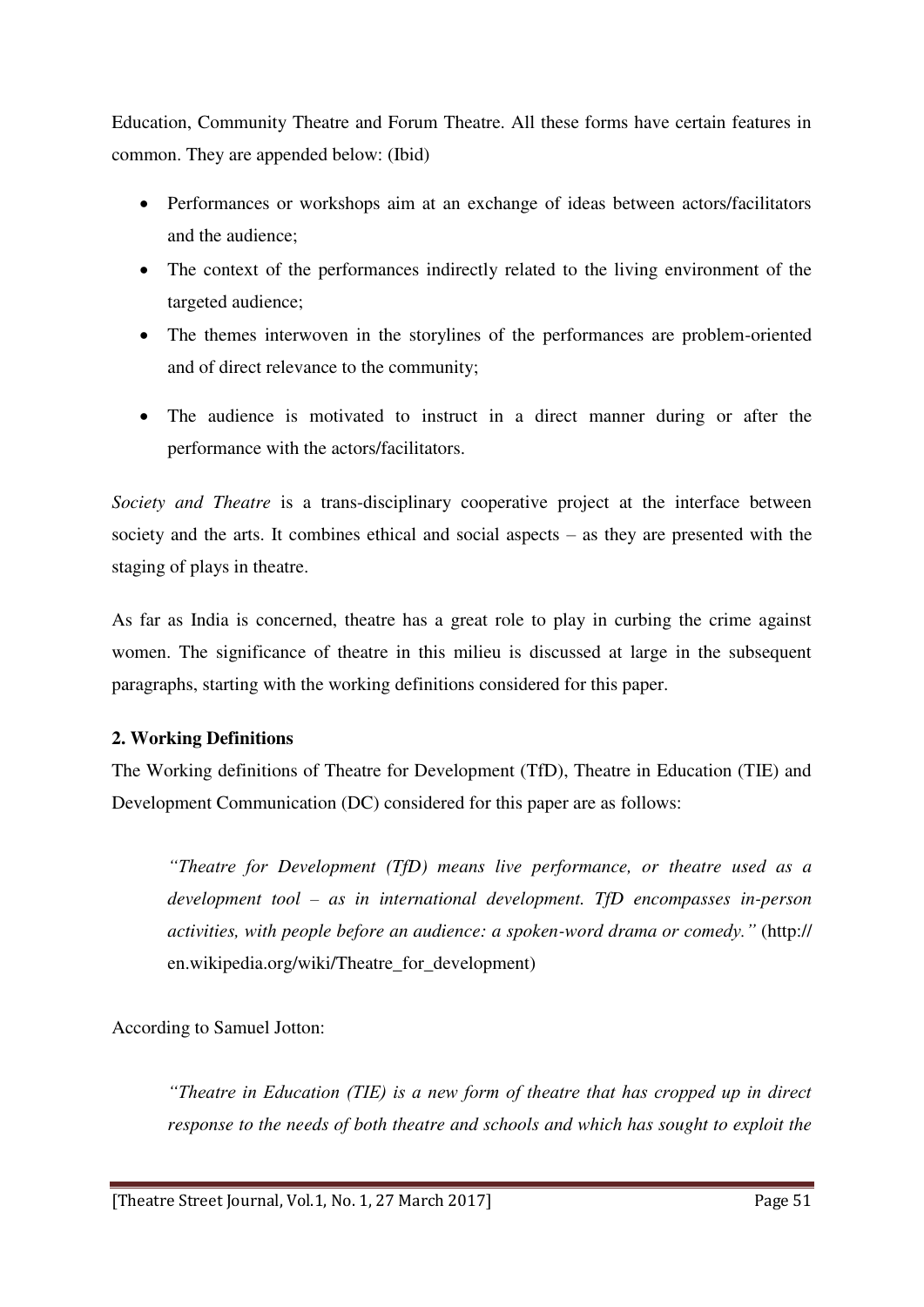*techniques and imaginative potency of theatre in the service of education."* (Suman K Kasturi & P. Bobby Vardhan 2013:1-12)

The term "Development Communication" was first coined in 1971 by Nora C. Quebral. In her own words, Development Communication is defined as follows:

*"Development Communication is the art and science for human communication applied to the speedy transformation of a country and the mass of its people from poverty to a dynamic state of economic growth that makes possible greater social equality and the larger fulfillment of the human potential"* (Frank Esser & Thomas Hanitzsch 2012:65)

## **3. Discussion**

## *3.1. Significance of Communication for Social Change*

According to a Rockefeller Foundation position paper, communication programs have very sophisticated propensity to fulfill three roles in development thinking and practice. (Kees Epskamp 2006: 109)

- To inform and persuade people to adopt certain behaviors and practice beneficial to them; for ex: to urge them to have fewer children and inform them how to do so;
- To enhance the image and profile of the work of organization involved in development with a view of boosting the credibility of their work, raising more funds and generally improving public perceptions;
- To enable community consultation over specific initiatives on a more targeted level within communities.

Access to communication and information is a prerequisite of ownership. Communication process owned by the people provides the community members with equal opportunities regarding participation in development of the society or otherwise.

It is possible to increase the participation in development, only if, communication systems start serving the needs of the vast majority in the rural and semi-urban rather than in the urban areas. TfD is a good option to make this happen. It is the opinion of many observers and researchers that there is no guarantee that greater access to information will automatically lead to increased participation in development.

[Theatre Street Journal, Vol.1, No. 1, 27 March 2017] Page 52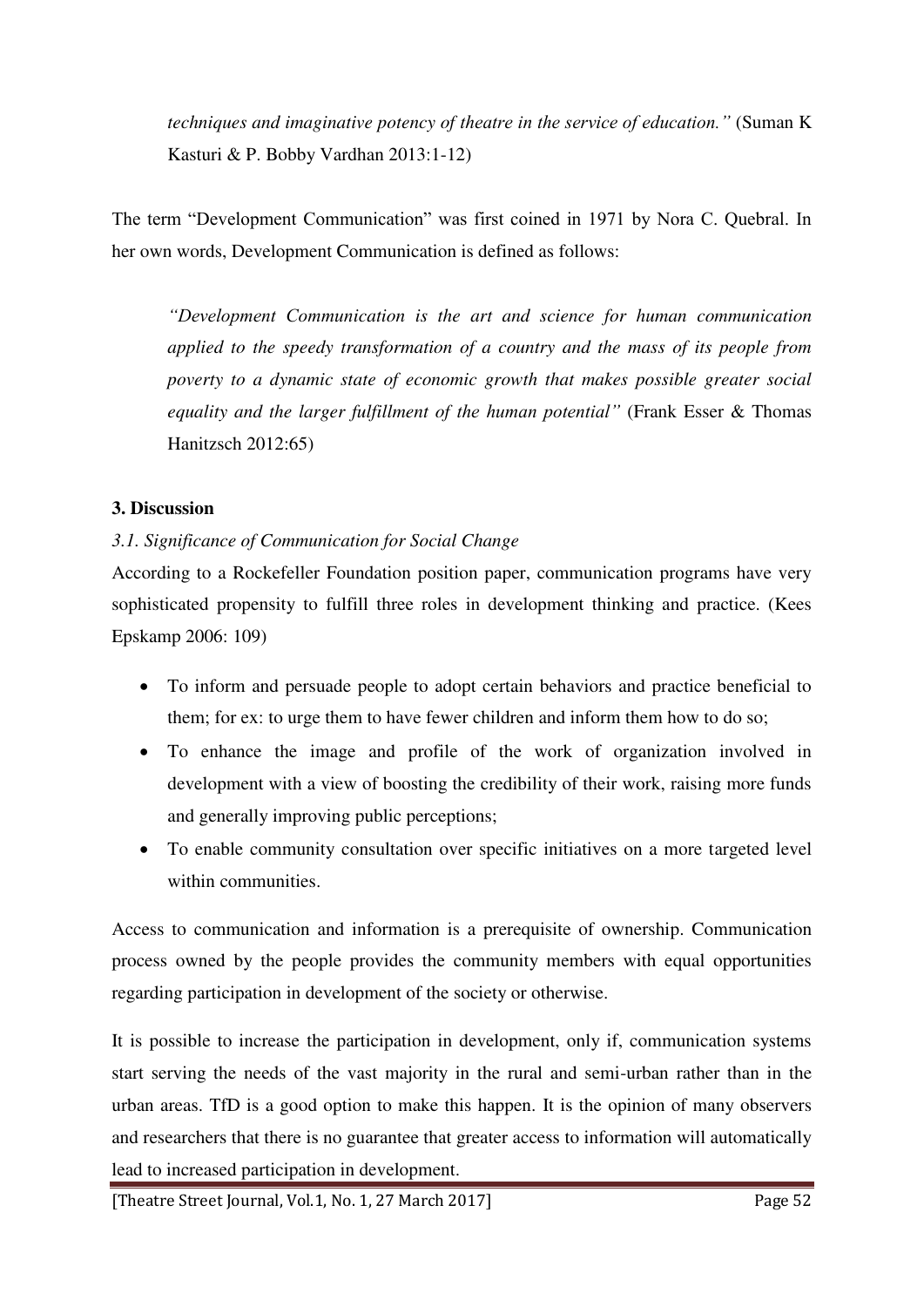#### *3.2. The Nature of Theatre for Development*

Mostly, theatre is led by a team of experts who work with various types of extension workers or `village level workers', assisting them `to get their health, nutrition, and agricultural messages across to rural villages using entertainment and fun' (http://www.fao.org/docrep/008/y5794e/Y5794E06.htm). We might add to this list, campaigns to prevent crime against women too. Around the world, there are many ongoing projects of one type or another engaged in Theatre for Development.

Areas that come under this theatre vary from straight drama to songs that are employed in any way as media for communicating ideas related to various issues of development. So, broadly speaking, Theatre for Development (TfD) involves a wide range of resources. Following are a few elements of this theatre.

#### *• Songs*

More often than not, these are campaign songs composed and sung by teams of extension workers either alone or together with the people amongst whom they work. In some cases, the songs are recorded on tapes and distributed all over the country for playing through the radio or portable tape recorders during working sessions. Where the latter is the case the help of properly trained musicians is sought. The songs are sung in vernacular languages and usually their tunes are well known adaptations of popular music styles. The guiding principles in composing such songs are: simple catchy tune, clear message, simple words and lots of repetition.

## *• Dance*

Dances employed in the theatre are those that already possess within themselves abundant mimetic potential, for what actually takes place here is what should properly be termed dance-drama. To the beat of musical instruments, dancers mime several scenes in which they depict whatever message they choose to show. In theatre for development, these messages fall within the total intentions of the project.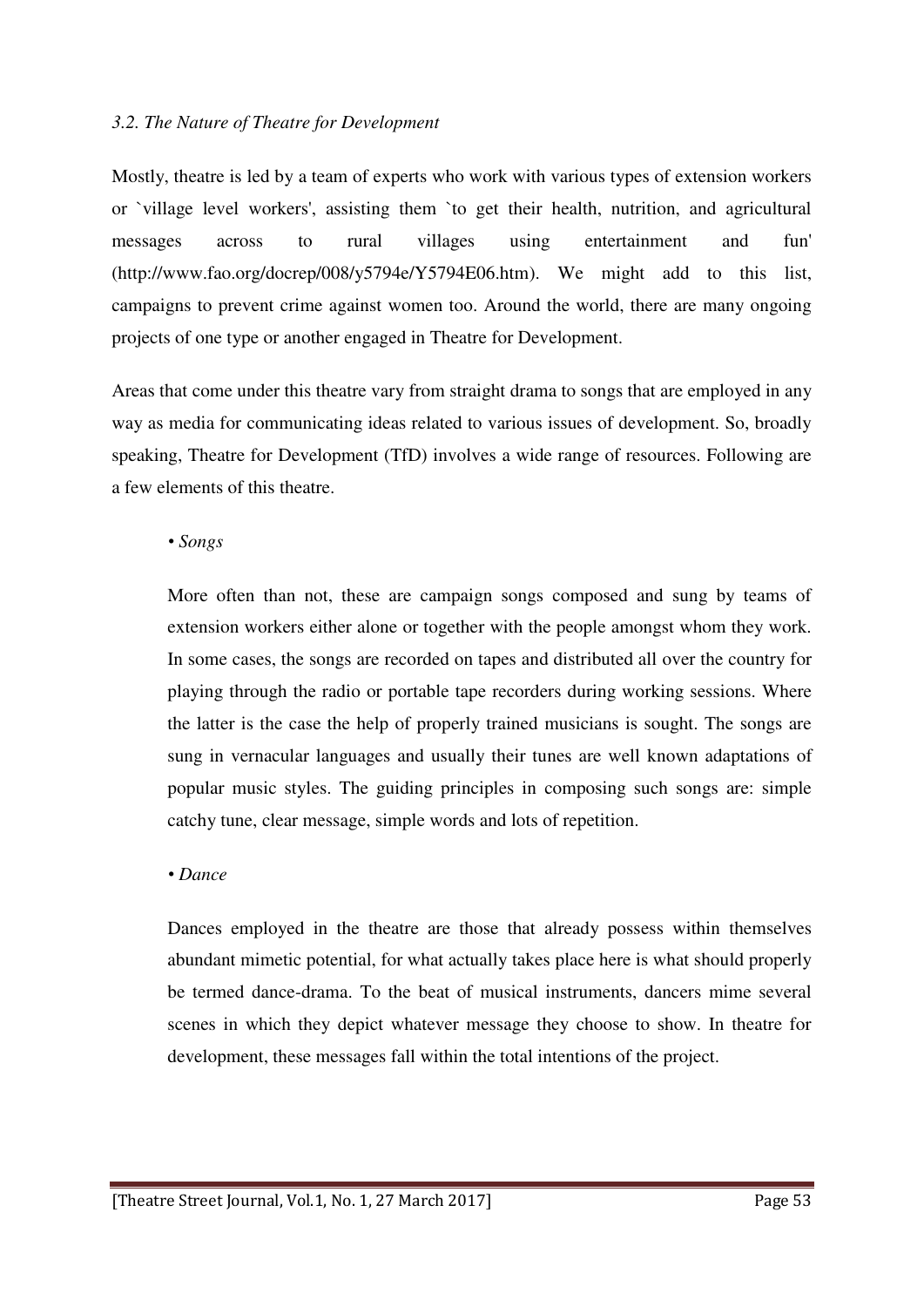#### *• Puppetry*

This generally forms part of mobile information campaigns. The idea in such campaigns usually is to teach farmers and villagers in general, modern methods of agriculture and various other issues. Also, they are proven effective in educating the rural masses. In spite of its popularity amongst practitioners, puppetry is losing its grip on its adult audiences. The problems these shows try to tackle are usually a common phenomenon amongst the audience, so that no questions about the clarity of the message arise.

#### *• Drama*

This is the most extensively used art forms of the lot considered under Theatre for Development. The work in drama varies from plays performed for villagers by outside groups to plays created and performed by the villagers themselves. These dramas feature the adventure of a typical village farm family. In each story a situation is presented that a villager might encounter. Some of the dramas show ways that the problem might be solved, while others are left unresolved to encourage the audience to work out their own solutions. Each drama is in the vernacular languages of the people in which the project is presently being implemented.

## *3.3. The Process of Theatre for Development*

Theatre can be divided into two basic categories according to the way it is used (Ibid):

- Theatre in Development;
- Theatre for Development.

Theatre in Development is made up of three types:

- Scripted plays written by some specialists, containing information on a particular subject as understood by the writer and performed by a group of actors in the conventional theatre format;
- Unscripted plays co-created by a director and a group of actors, on a pre-selected topic and presented formally as conventional theatre; and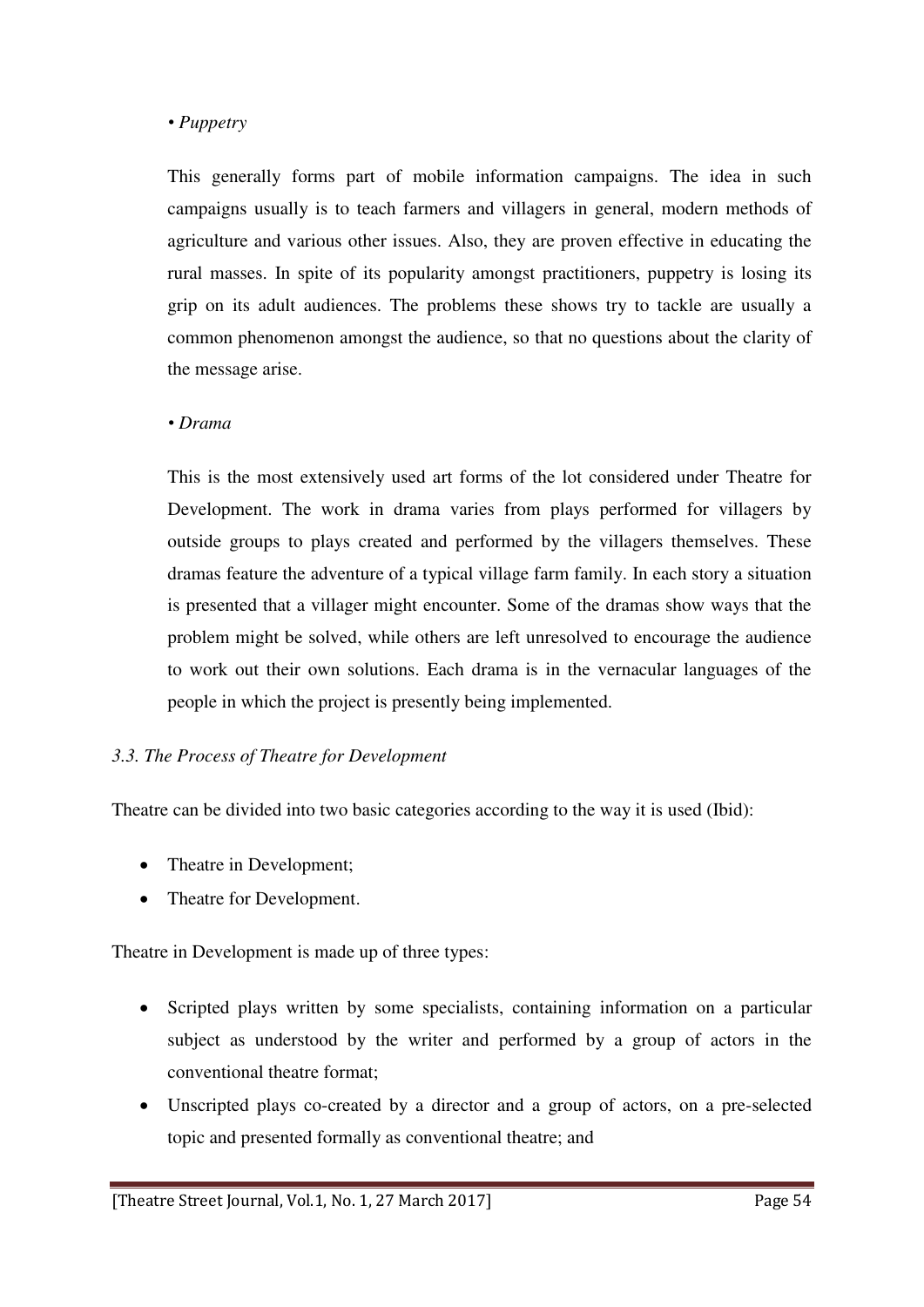• Scripted plays on a chosen topic but later transformed by the actors before villagers and involving them in the refinement of the final play. This kind of theatre requires its audience to come to a special venue selected by the theatre group. It allows for very limited participation of the audience in the creation of the play and its performance.

Theatre for Development on the other hand could be said to be of two types:

- The one created out of researching in the community but performed by the outside artists; and
- The one, which is explored and created with the community and performed jointly by the artists and members of the community. In both cases, the presentations take place in the community itself, and the venue does not necessarily need to have special requirements.

Very often, this theatre is a combination of music, drama, dance, masquerade and puppetry found within the community. It can be used both to investigate and probe specific issues as well as to stimulate discussion on issues of interest to the community, thus it can also be used to identify and discuss problem-solving approaches.

## *3.3. Paradoxes to Deal With*

The common hypotheses to the cause of crime which was held in the  $19<sup>th</sup>$  century were poverty, lack of education and population density. The same can still be used to explain crime in general as well as crime against women in India.

V. Veeraghavans study (1994) (Doel Mukerjee 2005, 8-9) on Delhi gave a general overview that crime is mainly concentrated in the colonies of middle and lower middle class. Most victims and offenders came from lower level of occupation or unskilled workers like mechanics, technicians, drivers, taxi and auto rickshaw drivers, and vendors. The study also indicates that higher the educational level of the women, the lesser were the chances of rape.

Rapid urbanization along with growth of population and lack of space and education has led to various social evils in India. Greed, feudal mind sets, economic benefit, a need to dominate along with overall degeneration of other social and moral values in society, has led to the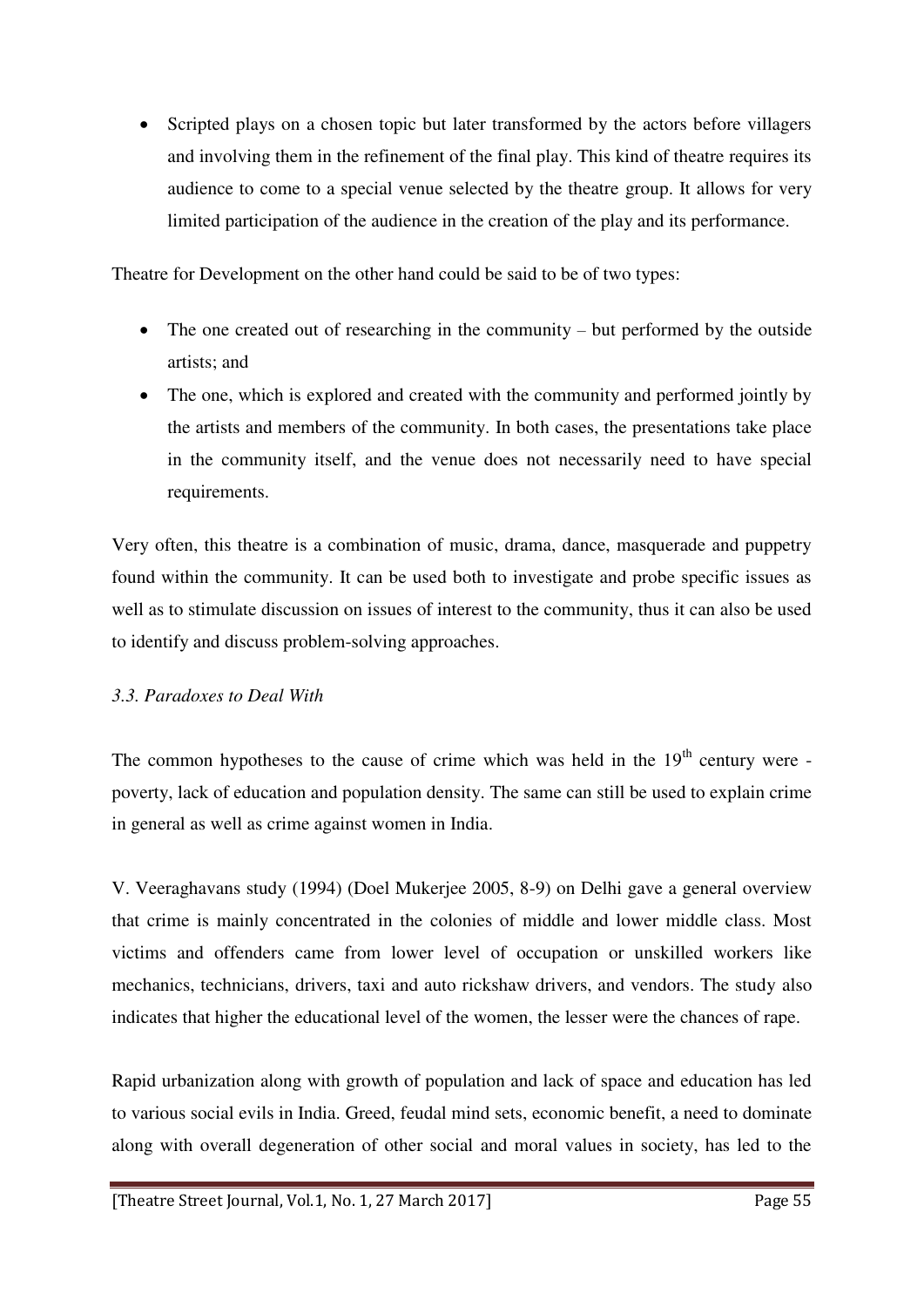recent situation of crime against women in India. Overall development, i.e. rural as well as urban development should take place side by side. Else, the gap generated due to the differences in development at various geographic levels would lead to increased crime in the society. A notable point to mention here is – crime against women is not limited to a particular class of people.

Fig.1. gives us the clear image of the trend of major crime heads in India over the years 1953- 2013. If we consider the rapes alone, since from the time the collection of information was started in 1971, there has been a huge growth of 1255.3% (http://ncrb.gov.in/) in crimes. This factor alone speaks the aggravated situation of crime against women in India.

| <b>Total Cog. Crimes</b><br>under IPC              |           | <b>Murder</b> |           | Rape                |           | Kidnapping &<br><b>Abduction</b> |           | <b>Dacoity</b> |                | <b>Robbery</b> |                | <b>Burglary/House</b><br><b>Breaking</b> |                  | <b>Riots</b> |           |
|----------------------------------------------------|-----------|---------------|-----------|---------------------|-----------|----------------------------------|-----------|----------------|----------------|----------------|----------------|------------------------------------------|------------------|--------------|-----------|
| Year                                               | Incidence | Year          | Incidence | Year                | Incidence | Year                             | Incidence |                | Year Incidence |                | Year Incidence |                                          | Year   Incidence | Year         | Incidence |
| 1953                                               | 6,01,964  | 1953          | 9.802     | $1971$ <sup>*</sup> | 2,487     | 1953                             |           | 5,261 1953     | 5,579          | 1953           | 8,407          | 1953                                     | 1,47,379 1953    |              | 20,529    |
| 2013                                               | 26,47,722 | 2013          | 33,201    | 2013                | 33,707    | 2013                             | 65,461    | 2013           | 4.539          | 2013           | 31,927         | 2013                                     | 1,04,401         | 2013         | 72,126    |
| $\frac{1}{2}$<br>Change<br>in 2013<br>over<br>1953 | 339.8     |               | 238.7     |                     | 1255.3    |                                  | 1144.3    |                | $-18.6$        |                | 279.8          |                                          | $-29.2$          |              | 251.3     |



## *3.4. Approach towards Safety of Women*

**The statistical evidence gives us the impression that the crime against women in India has been increasing in leaps and bounds. There is a definite need to look into the safety of women. The following approaches may be adapted for the same.**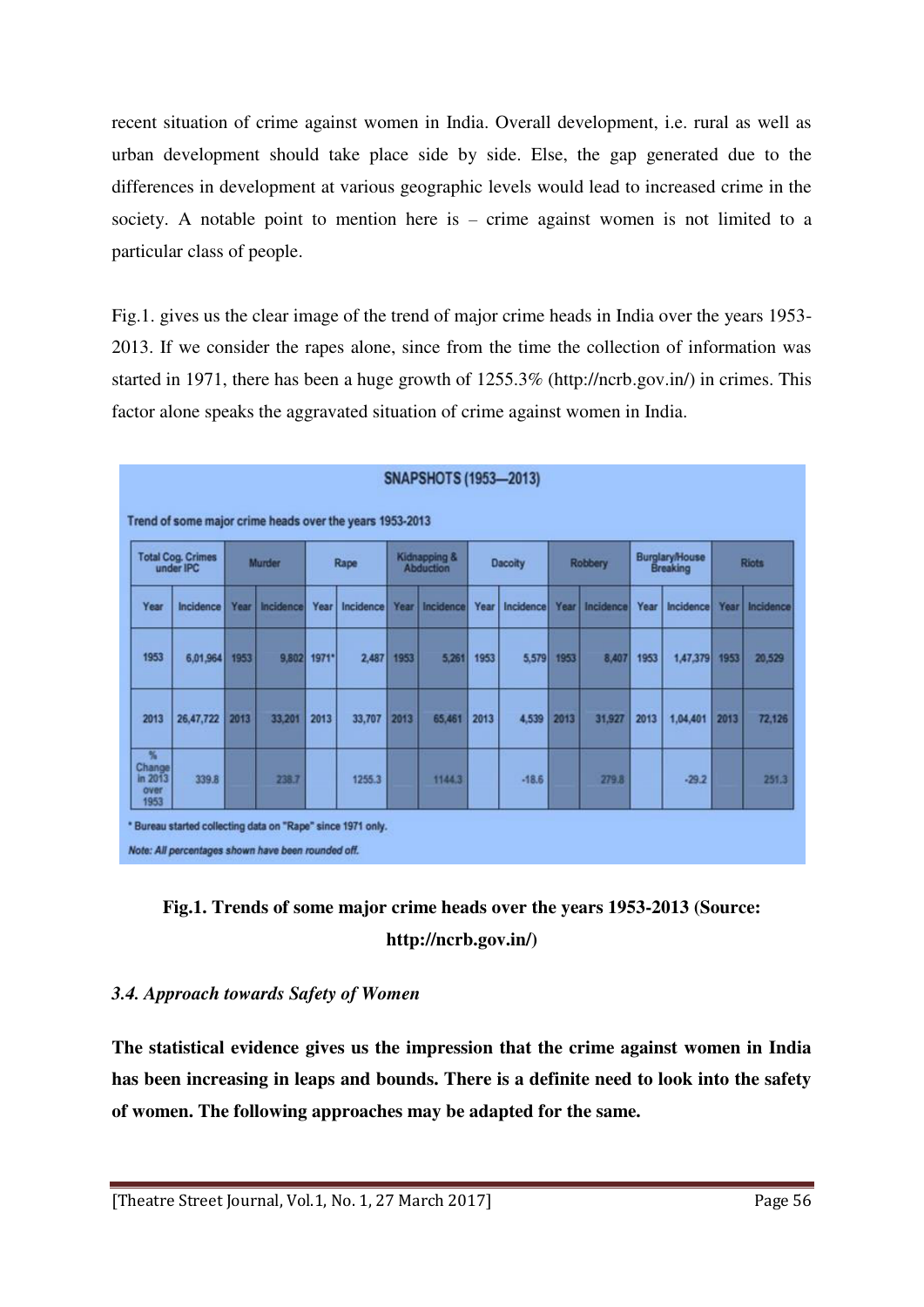- **To increase reporting of rape and assault cases:** In order to increase the reporting of such cases, we need to empower the women and children. They must be educated on their rights, apart from being encouraged to come forward to register the cases. There are many violent cases but due to stigma in the society very few are reported.
- **Law enforcement agencies:** Law enforcers should be well trained to react swiftly and with sensitivity towards the women and children cases.
- **Exemplary punishment:** Punishment awarded to every culprit need to be harsh, while campaigning for *zero-* tolerance of sex offenders. More number of fast track courts should be established.
- **Indian Police system:** Neither the Centre nor States have been proactive in improving the quality of Policing. Official records show that only 14 states **(Ajay Kumar Ranjan 2013: 1)** have either enacted the New Police Act or amended their existing laws to incorporate SC's suggestion.
- *3.5. Role of TfD in Addressing Crime against Women in India*

As Liverman *et al*, the eminent geoscientists observed:

*Effective communication may require different approaches depending upon the educational background of the audience being addressed. The audience can be broadly classified as scientists, government administrators and the general public. The communication process is complicated further by the difficulty that geoscientists can have in identifying the appropriate communication pathways to use if their endeavors to be successful. It raises questions of exactly who they should talk with, and whether one organization can open better communication opportunities than other* (Liverman *et al* 2008, 179-184).

Often, theatre is misinterpreted purely as a source of entertainment. However, theatre can be so much more than just sequined costumes and pretty songs; in fact, it is often the perfect vehicle to provide education about current social issues and to inspire social and political change.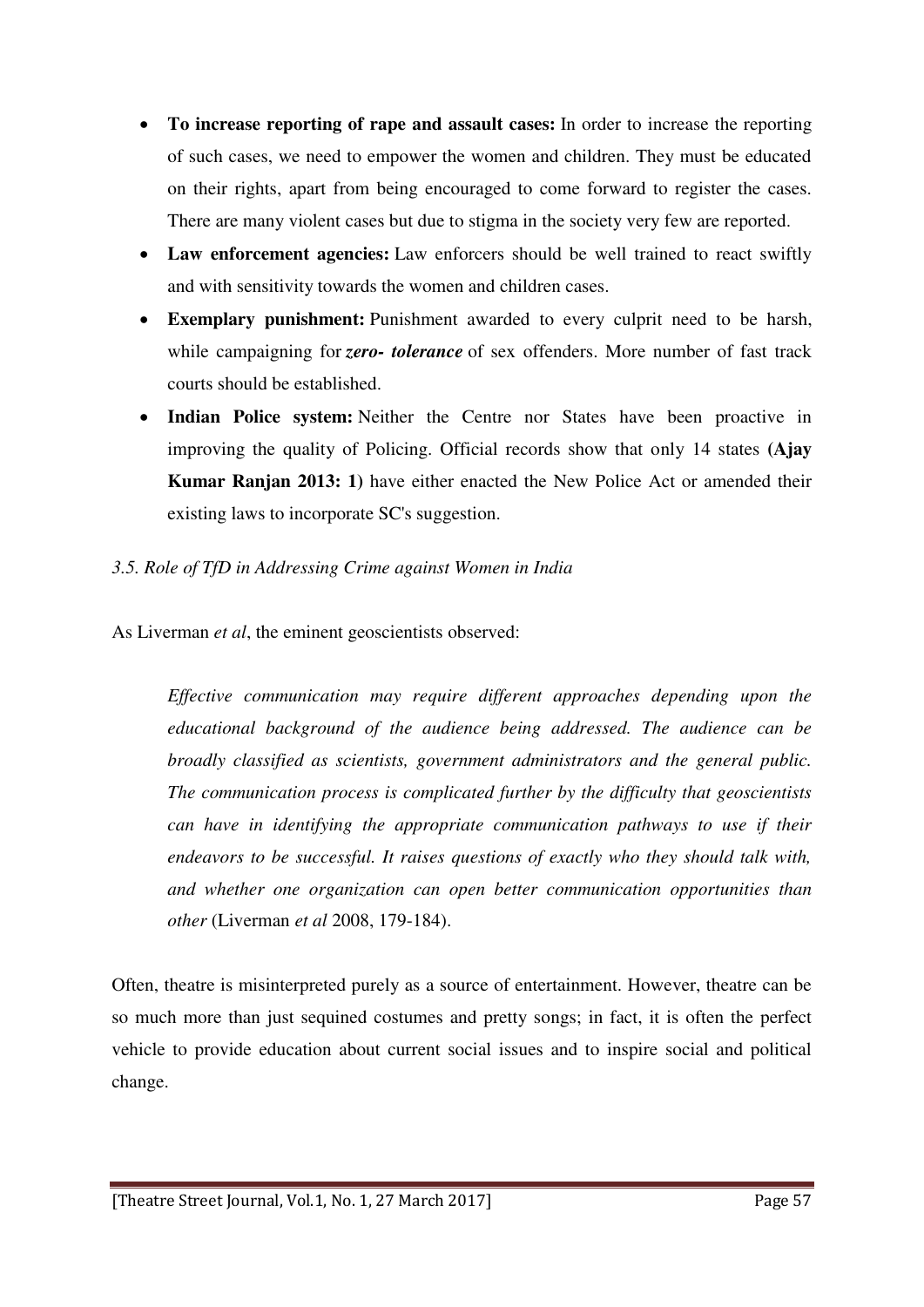In general, the communication process involves only sender and one or more receivers. But unlike in conventional model of communication, a theatre communications involves two or more stages of senders (Suman K Kasturi & P. Bobby Vardhan 2013:1-12). The message intended to be passed to the audience involves coding and decoding at minimum two levels. So, sender-I i.e. the author of theatre theme should keep in mind the comprehending levels of both the artists as well as the audiences. Fig.2 gives the detailed flow of information in a typical theatre communication.





In our opinion, Theatre in Education (TIE), which is a form of Theatre for Development (TfD), in conjunction with the above mentioned model, would bring out the desired results. In 1965, for the first time in Belgrade theatre, TIE began to all aims and purposes (Ibid). Surely, this method of fusion would bring out the new concept of *actor-teachers* specifically because they seek to combine the qualities, skills and objectives of both actors and teachers, simultaneously.

In order to address the severe problem of crime against women in India, the concept of *epic theatre* (http://en.wikipedia.org/wiki/Epic\_theatre) developed by Bertolt Brecht and his partner Erwin Piscator might be used effectively along with TfD (in its most effective form of TIE). The main objective of epic theatre is to ensure that the audiences are not forgetting that they are seeing a theatrical presentation, and are therefore forced to reexamine reality. It is achieved using such techniques as very minimal scenery, harsh lighting, and actors speaking directly to the audience. These performances were meant to be seen as representations of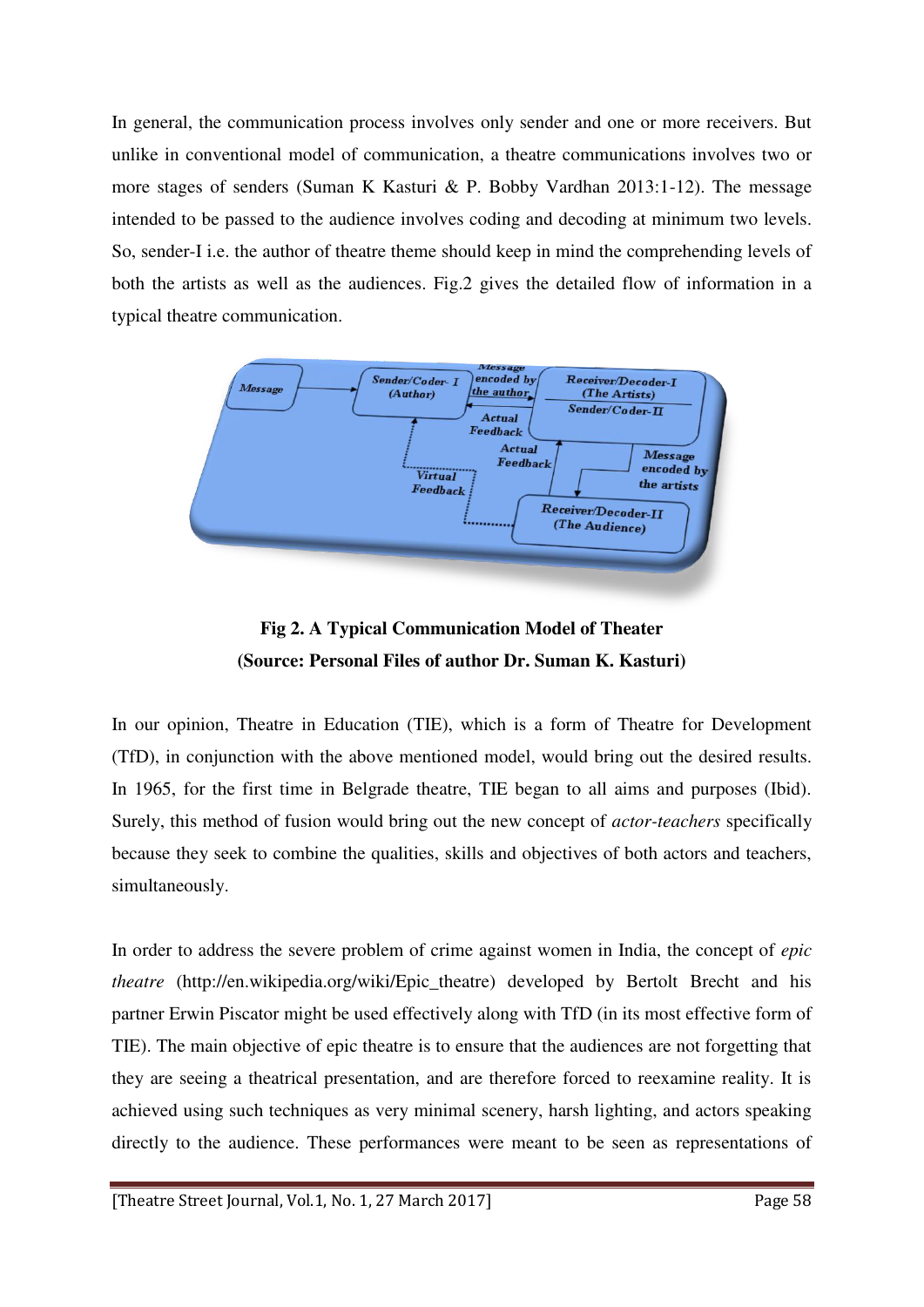reality but not as being real. The intent of this representation was to inspire critical reflection, rather than to encourage to audience to emotionally identify with the characters and actions of the play.

Even though the process of Theatre for Development varies according to its purpose the following stages can be adopted in most cases: research, reporting back, creating the story, sketching the story, rehearsing the play, performing the play and after performance. (http://www.fao.org/docrep/008/y5794e/Y5794E06.htm)

*Research* 

Like any other development process, the process of Theatre for Development also starts with research. This is *informal* research – it is not set up. The research involves living in and with the community in order to know and learn about the *life* of the people there in. This involves participating in their happiness, sorrows, celebrations as well as their work. In this way, one is able to imbibe in the socio-economic and cultural aspects of the community. Although this research is informed, some communication and public relation tools could be used to sharpen pictures of the community.

Material and information learnt or gathered during such research provides:

- Stuff for the play that will be created;
- The way the play will be performed;
- The venue which the community actually would choose for performance; and
- Issues that the community feels most strongly about (in present case, it is the crime against women).

When a *theatre* team goes into a community, it should become a part of that community. That is why it is important to dress appropriately  $-$  in a manner that is in line with the communities. The team must ensure that they are not over-dressed or outrageous in their appearance. It is also advisable to work in pairs when going around the village rather than in one large group. In this way, the community members being observed and studied do not become overwhelmed.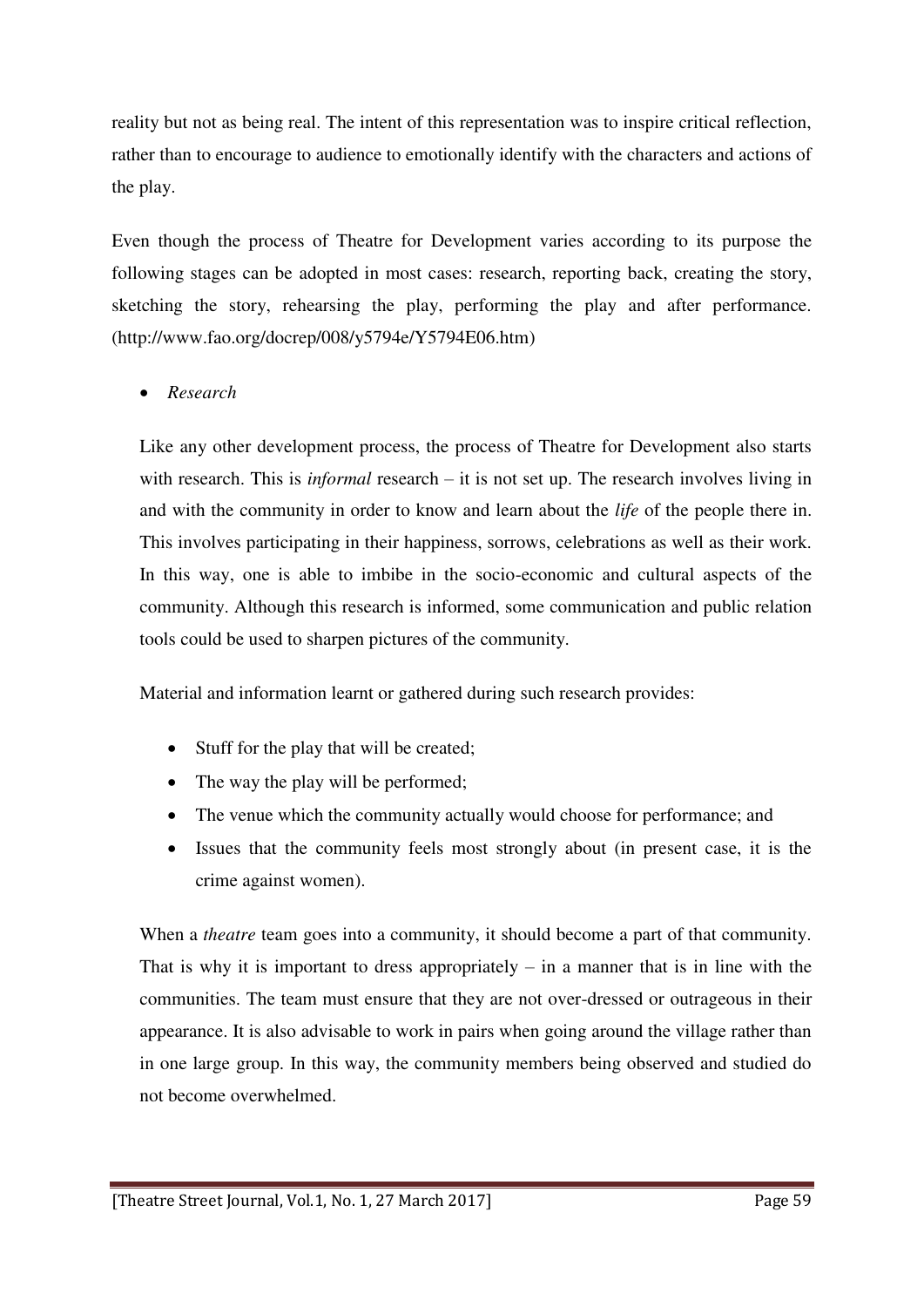## *Reporting*

After experiencing the first hand information about the problems being faced by the community, the team must come back together to report on what they have learnt of the community. Such reports highlight issues closest to the hearts of members of the community; cultural life of the community; stories of happenings/events and anecdotes or jokes common in the community. Information gathered should include the community's perception of whatever is the subject of concern (say for example, in our case it is the crime against women). Such materials provide good stuff for dramatization.

## *Creating the story*

Material gathered during research should give a *clear* picture of what the position of the *issue* of concern is like in the village or any other place of consideration. It should include stories of individuals, families or sections of the community showing concrete testimonies of how they relate to the issues. For instance, instead of saying the people of such and such village do not report the cases of a rape although they are aware of it, you should actually have a real person who has not reported the matter and who has had concrete reasons for not reporting to the police authorities. This takes you beyond awareness to actual experience of not reporting to the concerned bodies and its consequences.

From such personal testimonies or experiences and individuals, characters for the story and the story itself may be drawn and developed. Instead of speaking in `general terms and about issues', an individual or specific people are made to live and demonstrate the experience of living with the issues being looked at.

The story so created is obviously fiction. But, it is built on actual lived experiences, that the community for whom (later with whom) the drama is being developed will recognize and sometimes even identify with it, depending on how well the dramatization is done.

## *Sketching the play*

Having created a story from findings gathered in the field, the next step is sketching the play. The goal here is not to create a play script, but an outline of the play scene by scene. A scene being stages in the story just created. If we can compare the story to a journey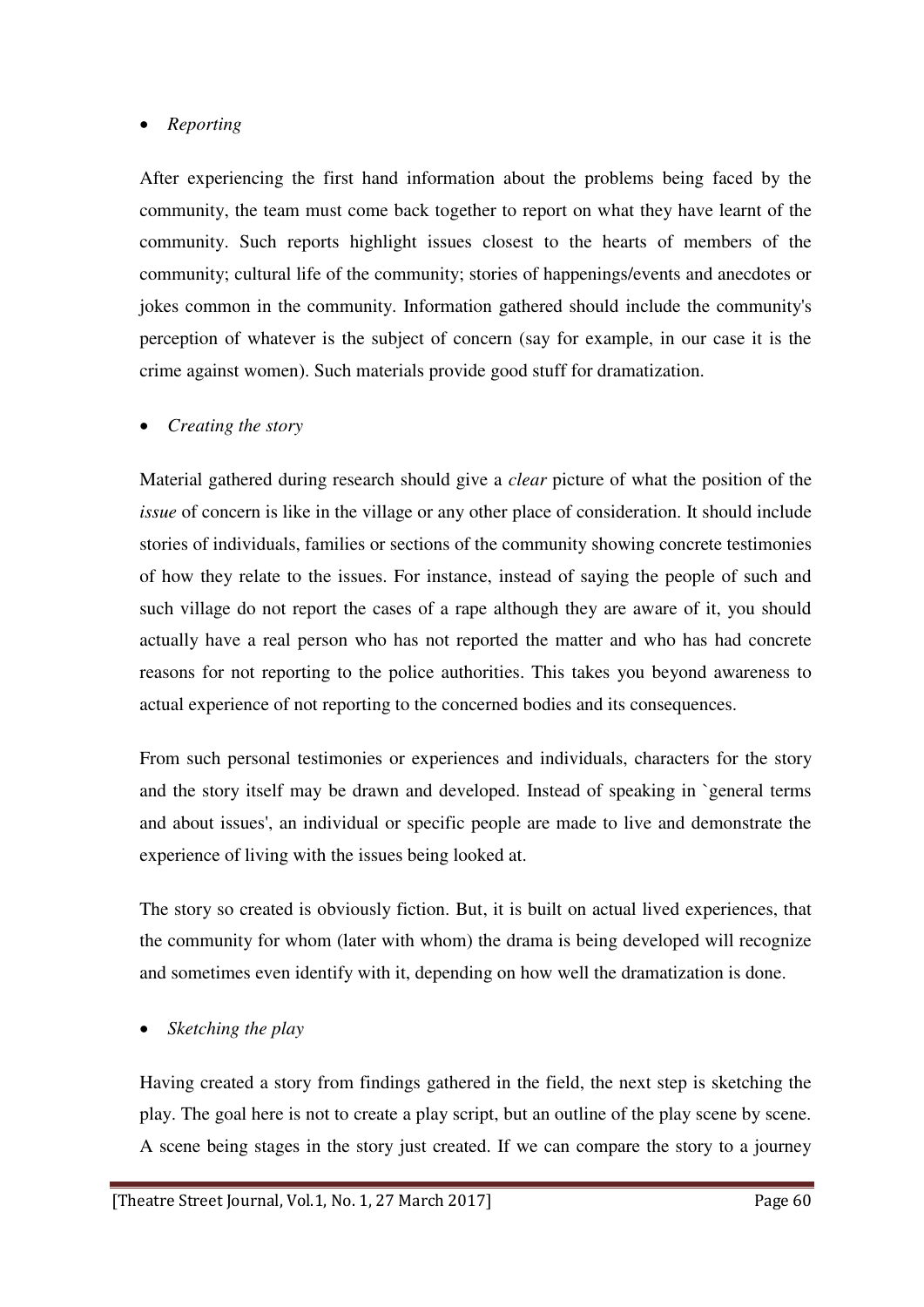between place X and place Y, there are points that must be gone through to make up this journey. From place X, we might have to stop over at  $X_1$ , to have a break for snacks.

While at  $X_1$ , the driver might have quarreled with the attendant at the Restaurant in the parking area. We then moved to point  $X_2$  where we stopped again -this time to visit the rest rooms. The next story may be our destination Y.

The above mentioned as an example of the whole story, we can say that points  $(X)$   $(X_1)$  $(X_2)$  and Y could be our scenes. In *building* the plot, we shall select purposely events that happened at these points and leave out those that happened on the vehicle in between them. Sketching the play is very similar to this process. We deliberately select or create points that highlight important aspects of the issue the story is meant to tell (in our case, it is again the crime against women).

*Rehearsals* 

Using actual stories of happenings gathered during the research, characters could be identified and re-lived before everybody in the team. Here, the whole team agrees on whether those *acting* out these happenings as put together into scenes of the sketch are being truthful. They can also select those individuals who seem best suited for what scenes. This is preparation of the play that is referred to as the rehearsal. The process of rehearsal uses other material gathered during the research. These are the songs, dances or rituals that people do in the village. During the research, the team will learn how people relate to each other, how they behave. From such observations, individuals selected to play particular roles might build their characters.

The idea here is – when the people of the village come to see the play, they should recognize themselves (as a village) in the play. Rehearsals therefore aim at achieving this, quite apart from dramatizing and developing the story created earlier on.

## *Actual Performance*

Once the play has been rehearsed and the team is satisfied that it is ready for presentation, they must choose a venue that is accessible to the people in the village. The period of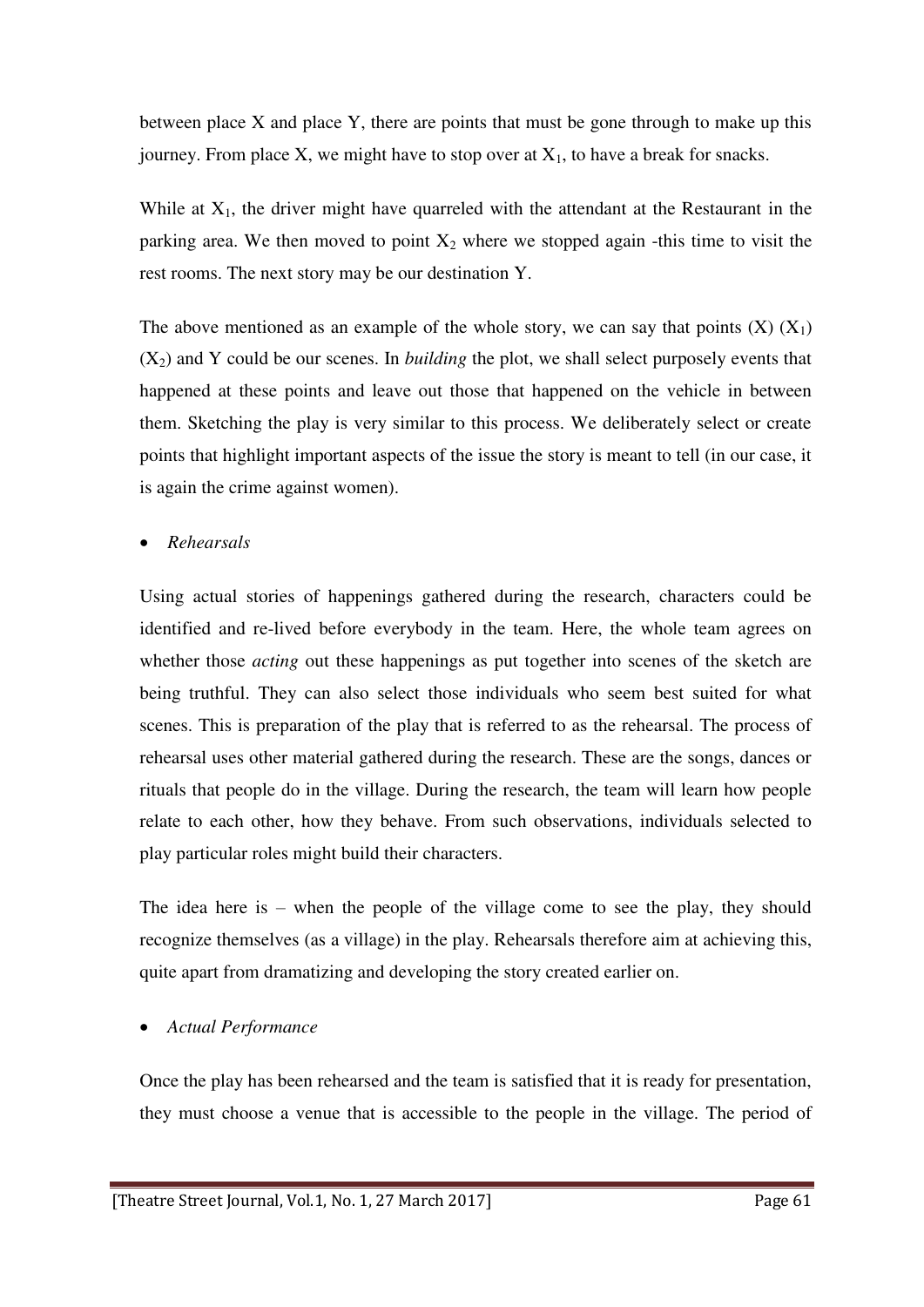research should reveal which places are used for public celebration in the village. The period should also reveal which time of the day is the best for holding the performance.

Efforts to involve the village community in presenting or even participating in dances from the village should be made. The idea here is to make it the people's own occasion than that of the team.

During the performance, the acting should deliberately offer opportunities for the audience to answer questions or even comment on what is happening in the play. These comments can be repeated and passed on to other members of the audience around issues being depicted in the play. The actors should always take the story back from this dialogue and move it towards the end.

## *Feedback from Performance*

The team should get back together to go through experiences of the performance, to examine their own performance and the comments that the people were making as the play was unfolding. This discussion should reveal material for further action either theatrically or on issues under discussion.

Sometimes, the people want further discussion on issues in the play – such an opportunity should be provided to them. There might also be need for follow-up action. This has to be taken care of, and whenever possible fulfilled, by the subject specialist.

## **4. Conclusion**

Theatre for Development (TfD) as a form of communication is deeply rooted in the Indian tradition. In recent times, this form has been used to propagate social and political messages and to create awareness amongst the masses regarding critical issues.

Very often it can be seen that theatre has been used for social progress and for bringing various changes in the society. Theatre for development includes activist and grass-roots bodies, government and non-government organizations (NGOs), as well as socially-aware theatre groups or individuals. The groups working with Dalits, women, children, sex workers, and other marginalized populations, all qualify as practicing theatre for development.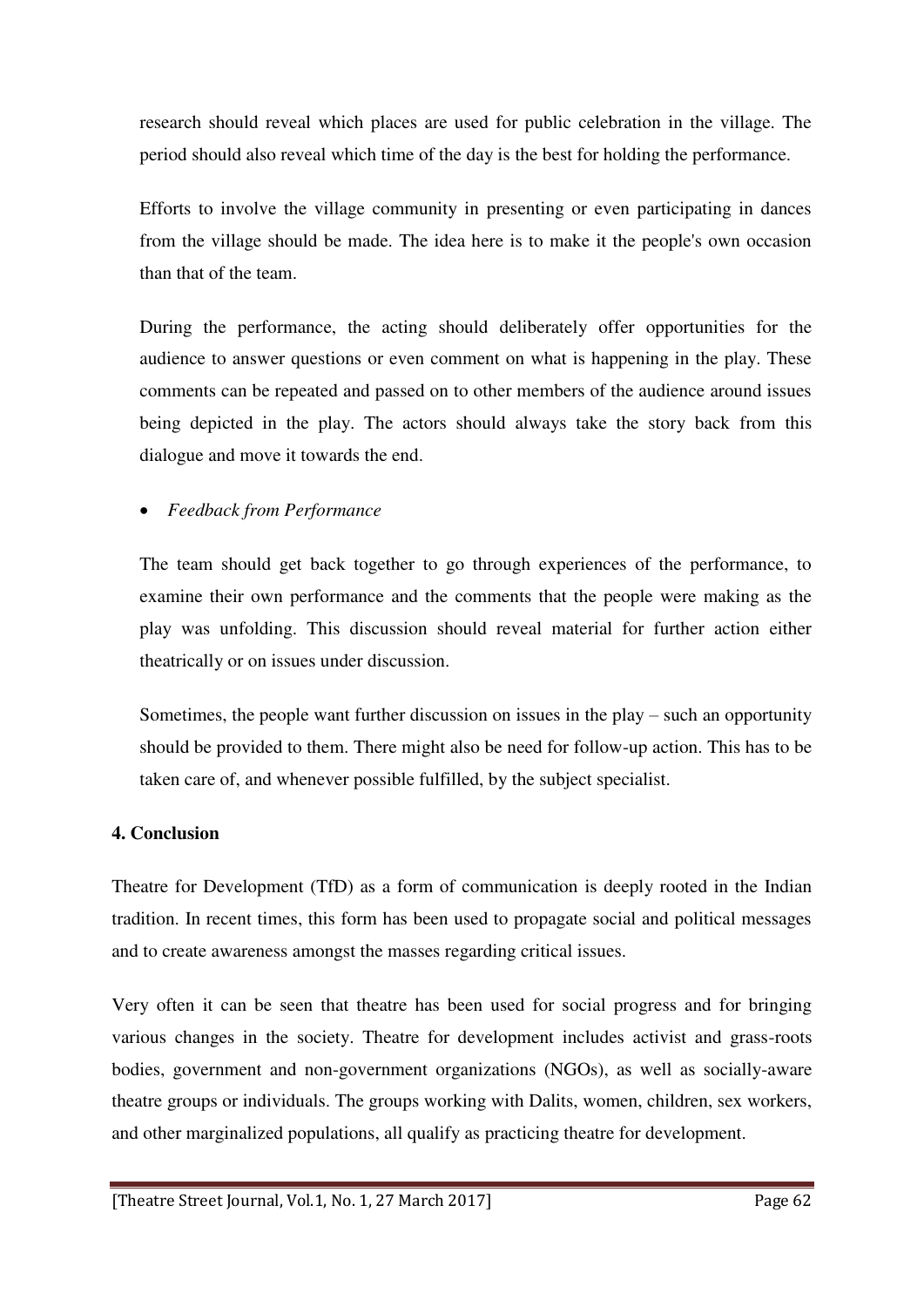Many studies carried out have tried their best to bring complex but important issues of the crime against women in India into limelight. A record growth of 1255.3% in alone rapes has been experienced in a span of 42 years i.e. between 1971 and 2013, in India. An important revelation of many studies is – most of the crimes are attributed to the middle and low middle class families in India. Also, they are attributed mainly to the rural areas. Theatre has been proven as an effective medium among the rural masses, even in this era of Satmass Media (Suman K Kasturi 2013, 183) (a word coined by Dr. Suman Kumar Kasturi to indicate the mass media that work in conjunction satellite communications). Consequently, clubbing together the participatory concept of Theatre for Development with the reality of increased crime against women in India, while considering the fact that more than 70% of Indian masses live in rural areas, the desired results could be achieved with theatre.

## **References**

[1]Anonymous (2015). *Epic Theatre*. Retrieved March 15, 2015, from [http://en.wikipedia.org/wiki/Epic\\_theatre](http://en.wikipedia.org/wiki/Epic_theatre) 

[2]Anonymous (2015). *Participatory Communication*. Retrieved March 15, 2015, from <http://www.fao.org/docrep/008/y5794e/Y5794E06.htm>

[3]Anonymous (2015). *Theatre for Development*. Retrieved March 17, 2015, from [http://en.wikipedia.org/wiki/Theatre\\_for\\_development](http://en.wikipedia.org/wiki/Theatre_for_development)  [4]Anonymous (2015). *Welcome to National Crime Records Bureau*. Retrieved March 17, 2015, from<http://ncrb.gov.in/>

[5]Chatterjee, S (2012, September 18). Are women not part of our being?. *The Hindu*, p.7

[6]Esser, F., Hanitzsch, T. (2012). *The Hand Book of Comparative Communication Research*. New York: Routledge.

[7]Epskamp, K. (2006). *Theatre for Development: An Introduction yo Context, Application, Training*. New York: Zed Books Ltd.

[8]Kasturi, Suman K. (2013). Adapting Communication to Empower Dalit Women: A Case Study of Dalit Sthree Sakthi. *International Journal of Social Science & Interdisciplinary Research IJSSIR, Vol. 2 (10),* 143-152.

[9]Kasturi, Suman K (2013). *Satellite Television and the Internet: History, Development and Impact*. New Delhi: Kanishka Publishers.

[10]Kasturi, Suman K., Vardhan, Bobby P. (2013). Theatre and Sociological Issues with Reference to Contemporary India. *Global Media Journal – Indian Edition Vol. 4 (2),* 1-11.